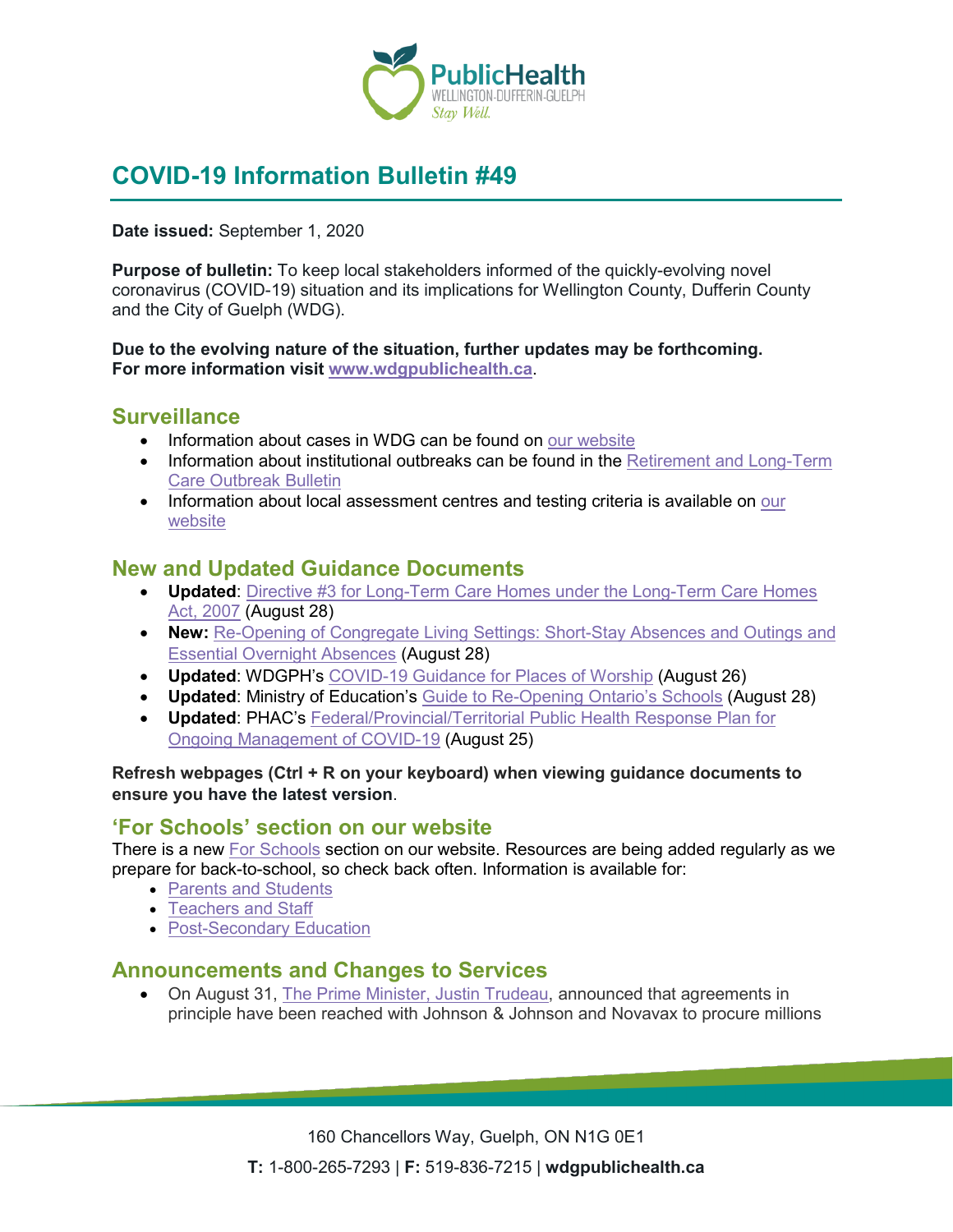

of doses of experimental COVID-19 vaccines; these agreements add to those already reached with Pfizer and Moderna.

- On August 31, the [Department of Finance Canada](https://www.canada.ca/en/department-finance/news/2020/08/government-announces-greater-flexibility-and-extension-of-canada-emergency-business-account.html) announced that the application deadline for the Canada Emergency Business Account (CEBA) has been extended from August 31 to October 31, 2020.
- On August 28, the [Government of Ontario](https://news.ontario.ca/en/release/58181/safe-outings-now-possible-for-long-term-care-home-residents) announced that long-term care residents can once again leave their residences for short-stay and temporary absences.
- On August 28, the Ministry of Children, Community and Social Services released new guidelines for congregate living settings that provide direction on short-stay absences, outings and essential overnight absences. The guidelines expand on the [Visitor's](http://www.children.gov.on.ca/docs/MCCSS_Visitor_Guidelines_Congregate_Living-EN.pdf)  [Guidelines: Re-Opening of Congregate Living Settings](http://www.children.gov.on.ca/docs/MCCSS_Visitor_Guidelines_Congregate_Living-EN.pdf) which came into effect on July 22.

#### **Additional Resources**

- PHAC's [Our Actions Matter, Help Limit the Spread of COVID-19](https://www.canada.ca/en/public-health/services/video/covid-19-our-actions-matter.html) (August 26)
- PHAC's [COVID-19: Is Going to a Party Really Worth it?](https://www.canada.ca/en/public-health/services/video/covid-19-going-party-really-worth-it.html) (August 26)
- PHAC's [For Persons Exempt from Mandatory Quarantine](https://www.canada.ca/en/public-health/services/publications/diseases-conditions/covid-19-information-essential-service-workers.html) (Updated September 1)
- PHAC's [For Travellers With Symptoms Returning to Canada](https://www.canada.ca/en/public-health/services/publications/diseases-conditions/travellers-with-symptoms-return-canada.html) (Updated September 1)
- PHAC's [For Travellers Without Symptoms Returning to Canada](https://www.canada.ca/en/public-health/services/publications/diseases-conditions/2019-novel-coronavirus-information-sheet.html) (Updated September 1)
- RHRA's [COVID-19 Preparedness Self-Assessment for Retirement Homes](https://mailchi.mp/d38eb153d295/rhra-covid-19-info-7937261) (August 31)

# *Ongoing COVID-19 Action*

## **Physical Distancing Floor Decals**

- WDG Public Health has physical distancing floor decals available for community partners to use at their locations.
- If you would like decals, please contact Anna Vanderlaan via email at [anna.vanderlaan@wdgpublichealth.ca](mailto:anna.vanderlaan@wdgpublichealth.ca)



## **COVID Alert App**

The [Government of Ontario](https://news.ontario.ca/opo/en/2020/07/covid-alert-available-for-download-beginning-today.html) is encouraging Ontarians to download [COVID Alert](https://covid-19.ontario.ca/covidalert?_ga=2.68068817.1702415536.1596548534-1123331746.1579028832) on their smartphones. The free, nation-wide app notifies users of potential exposure to COVID-19. Users who test positive for COVID-19 will receive a one-time key from their health authority that they can enter in the app. When the key is entered, COVID Alert will notify other users who may have come in close contact with that person for at least 15 minutes in the past 14 days so they can contact their local public health authority for guidance.

The app uses strong measures to protect data and does not track a user's location or collect personally identifiable information. The Privacy Commissioners of Canada and Ontario were consulted on the development of COVID Alert to ensure the highest level of privacy for users.

## **COVID-19 Testing**

Please go to an [Assessment Centre](https://wdgpublichealth.ca/your-health/covid-19-information-public/assessment-centres-wdg) to get tested. Public Health **DOES NOT** provide testing. No referral is needed. **Bring your health card to the assessment centre** (if you have one). It is OK if it is expired. Presenting your health card allows you to: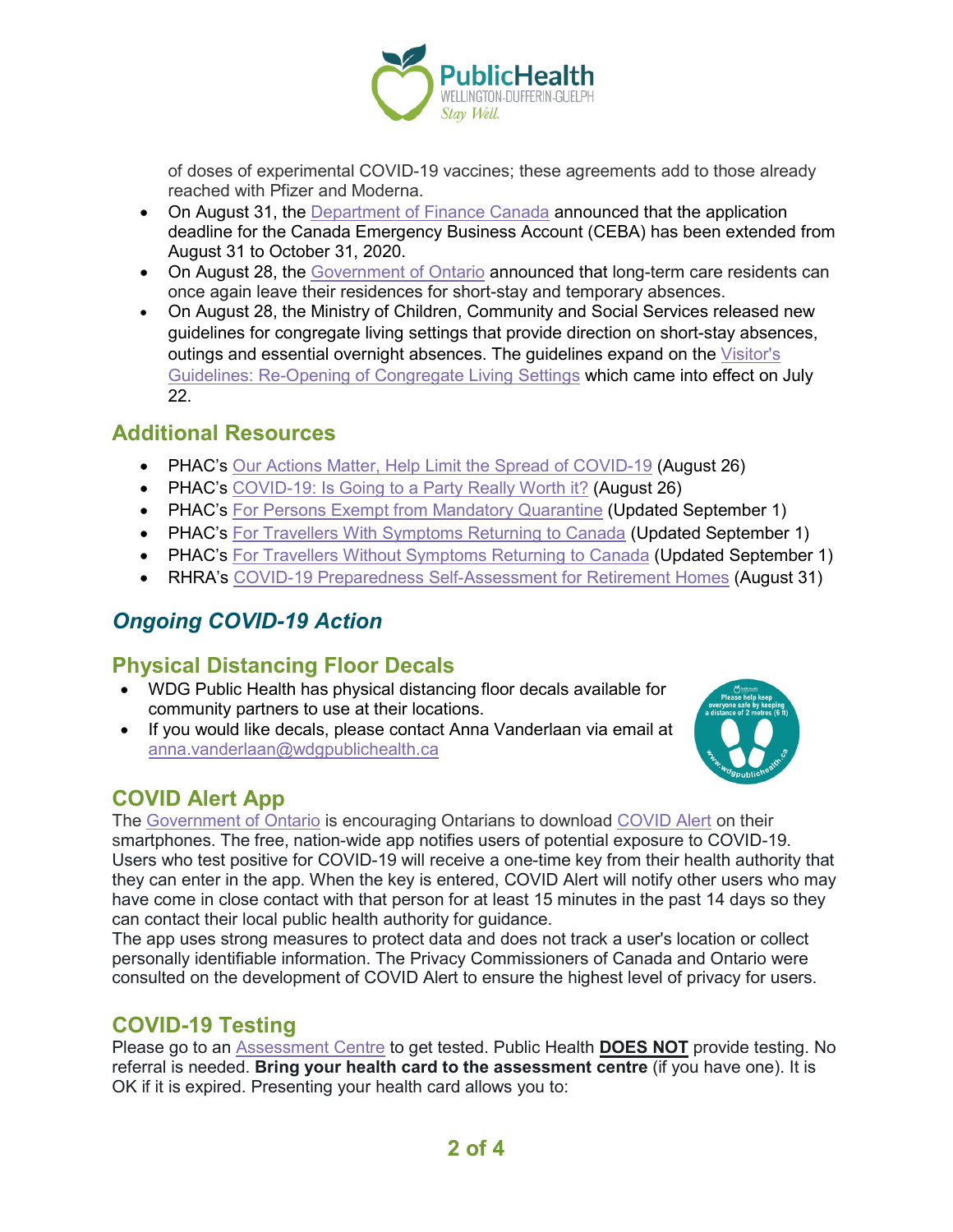

- Check your test results online. Public Health only calls those who test positive.
- Be treated or prescribed medication for other respiratory conditions if needed and if this option is available at your assessment centre.
- Move through the testing process faster.

Further instruction will be provided by the clinician at the assessment centre based on individual assessment. Be prepared for increased wait times at the assessment centres. **Please check your local assessment centre for holiday hours as they may be closed**.

## **Check Your COVID-19 Test Results Online**

The Ontario government has launched an online [COVID-19 Test Result Viewer.](https://covid19results.ehealthontario.ca:4443/agree) This offers fast and secure access to test results on your computer or mobile device. NOTE: **Online test results are only available to those with an Ontario photo (green) health card.**

If you receive a positive result via the online COVID-19 Test Result Viewer, you will have the option to report your information to Public Health through Contact +. Contact + is a voluntary, web-based service for positive results received via the COVID-19 Test Result Viewer. **It does not replace the call you get from Public Health**. Contact + allows you to confirm your contact details as well as review and answer the questions that Public Health will ask you, in advance of your call. You may add this information for up to 48 hours after your positive test result is reported. For more information about Contact + visit the [testing and results](https://www.wdgpublichealth.ca/your-health/covid-19-information-public/testing-and-results) page.

## **Face Coverings Required for Commercial Businesses in WDG**

Dr. Nicola Mercer, Medical Officer of Health, has issued an order under Section 22 of the *Health Protection and Promotion Act*. What this means:

• A face covering is required for any customer, patron, employee or visitor when entering and while on the premises of any commercial establishment in the WDG region. The order will be in effect until rescinded.

For more details on the order and frequently asked questions, [visit our website](https://www.wdgpublichealth.ca/your-health/covid-19-information-public/face-coverings-class-order-and-faqs) or contact our call centre at 519-822-2715 ext. 4020.

Individuals who may be exempted from this Order:

- Children under the age of two years.
- Children under the age of five years (either chronologically or developmentally) who refuse to wear a face covering and cannot be persuaded to do so by their caregiver.
- People whose ability to breathe is in any way inhibited by the face covering.
- People that have any other medical reason they cannot wear a face covering safely, such as, but not limited to, respiratory disease, cognitive difficulties or difficulties in hearing or processing information.